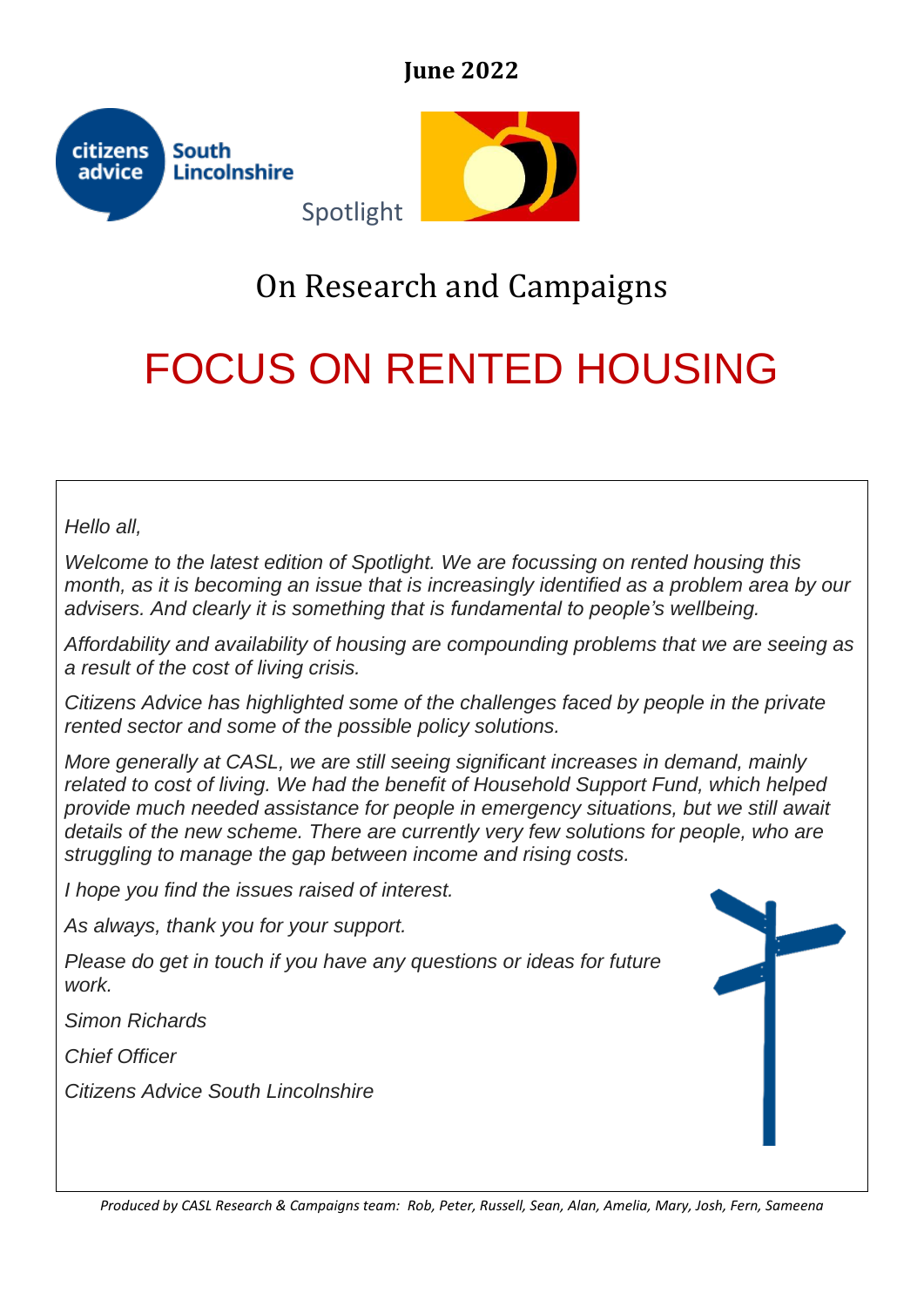## Housing rental issues.

#### *(Peter)*

.

Our clients are struggling to find affordable and comfortable rented accommodation in the CASL area. Although there has been an increase in the availability of local authority and housing association provision, it is not enough to satisfy demand. The key issue within the private rental



sector is affordability as rents increase. For those on benefits the maximum support towards rent is governed by Local Housing Allowance. Unfortunately, these allowances have not kept pace with rents locally. For example, the maximum for a 2-bedroom house in the Spalding area would be £573 per month and in the Grantham area £484 per month. There are few if any decent homes available at these prices.

We have also had reports of letting agents and landlords refusing to offer tenancies to those relying on benefit income. In many cases this can be viewed as discriminatory.

Here are some of the experiences of clients who we have helped recently:

- A client in the Grantham area is unable to work due to disability. She was trying to rent accommodation through letting agencies locally but was told that she would not be accepted as a tenant due to relying on benefits income.
- An Adviceline client from the Midlands is homeless and in emergency accommodation provided by the council. He is disabled and is unable to work so relies on benefit income including PIP. The council say



they cannot rehouse him due to a lack of a local connection. The client has been seeking private rented housing but all the letting agencies that he contacted say they are unable to help as he is reliant on benefits.

- Another client tried to rent through an estate agent. She is in regular work and the rent was affordable. She was refused the tenancy due to her having an overdraft at the bank, which was considered a risk to her credit worthiness.
- An EU migrant worker must leave her rented home due to a no-fault Section 21 eviction. She has desperately been seeking alternative private rented accommodation but says that all of the homes to let are unaffordable.
- A client rented from a local estate agent. He lived in the house for about a year, when he was told that he would have to leave due to the house being repossessed by the landlord's mortgage company. He only found out about the potential eviction at the last minute as the landlord had failed to tell the mortgage company that the house had been let, so the company were unaware of the tenancy. The client is particularly annoyed that the estate agent did not carry out checks on whether the landlord was permitted to let the property.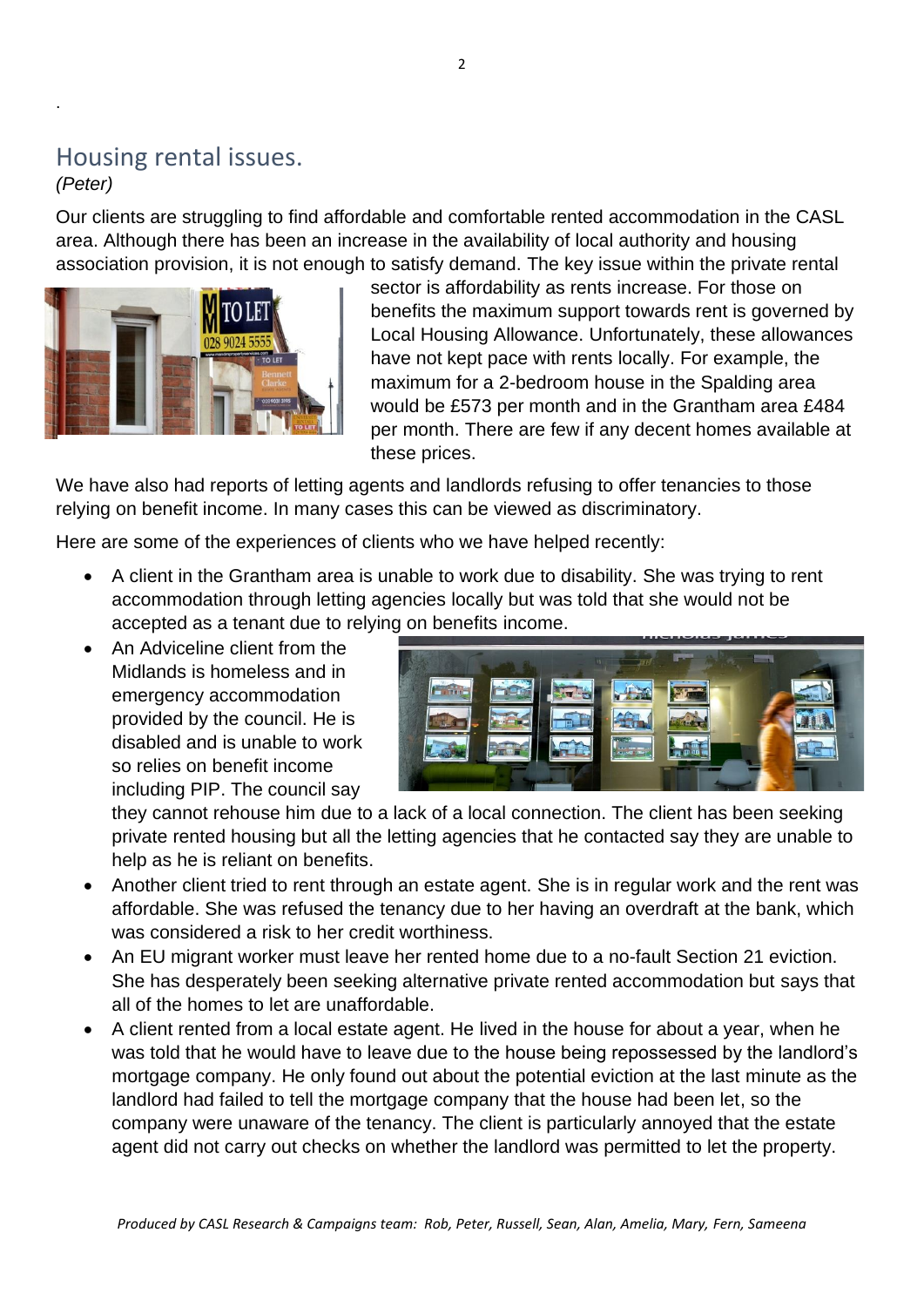- A client rented a home in Stamford and then gave notice to move elsewhere. The estate agent has been trying to recovery charges for "cleaning services" even though the client says he left the house in a far better state than when he moved in.
- A single mother renting a house in South Holland reported serious problems with the boiler meaning she had no heat at times during the winter. There were also water leaks and faulty and potentially dangerous electrical wiring. The client repeatedly reported the problems to the landlord, with minimal effect. The client has now been served with an eviction notice, which she believes was issued as a result of her complaints.
- A client who rents a fixed caravan got a little behind with the rent due to a benefits shortfall. The client promised to repay the arrears in instalments. Despite this the site owner said she would have to leave immediately and made threats to change the locks next time she went out. Such an eviction would have been illegal.
- Homelessness services are extremely busy in both district councils within the CASL area. Several clients have found it difficult to access the help that they need or appropriate housing.

Citizens Advice continues to advise clients to help resolve their housing problems and to campaign for fairer treatment for tenants.

The following tells you more about Citizens Advice campaigning for reform of the private rental sector.

## "When renting, there's no security, there's no guarantee — that's

## what's always on my mind"

#### *(Citizens Advice: May 2022)*

We asked our Tenants Voice panel why the rented private sector needs reform — here are 3 things they told us…

In the Queen's Speech, the Government announced plans to create a "fairer rental market" in England through the Renters' Reform Bill. This legislation could be a sea-change for renters, but it was first announced in 2019. Now, over 3 years later, we're yet to see tangible action.



This bill could be significant in rebalancing power between landlords and tenants — especially if they put renters at the heart of new policies. We asked our [Tenants Voice panel](https://wearecitizensadvice.org.uk/as-a-renter-you-never-truly-feel-at-home-51e5908a77b2) — 9 people from across England living in the Private Rented Sector (PRS) — about why the Bill is so urgently needed.

#### **Here are 3 things we learned…**

#### **Ending Section 21 is key**

Section 21 "no fault" evictions mean tenants are always at risk of being kicked out of their home, without their landlord having to give a reason. This makes it hard to feel settled and secure which has a knock-on effect on mental wellbeing.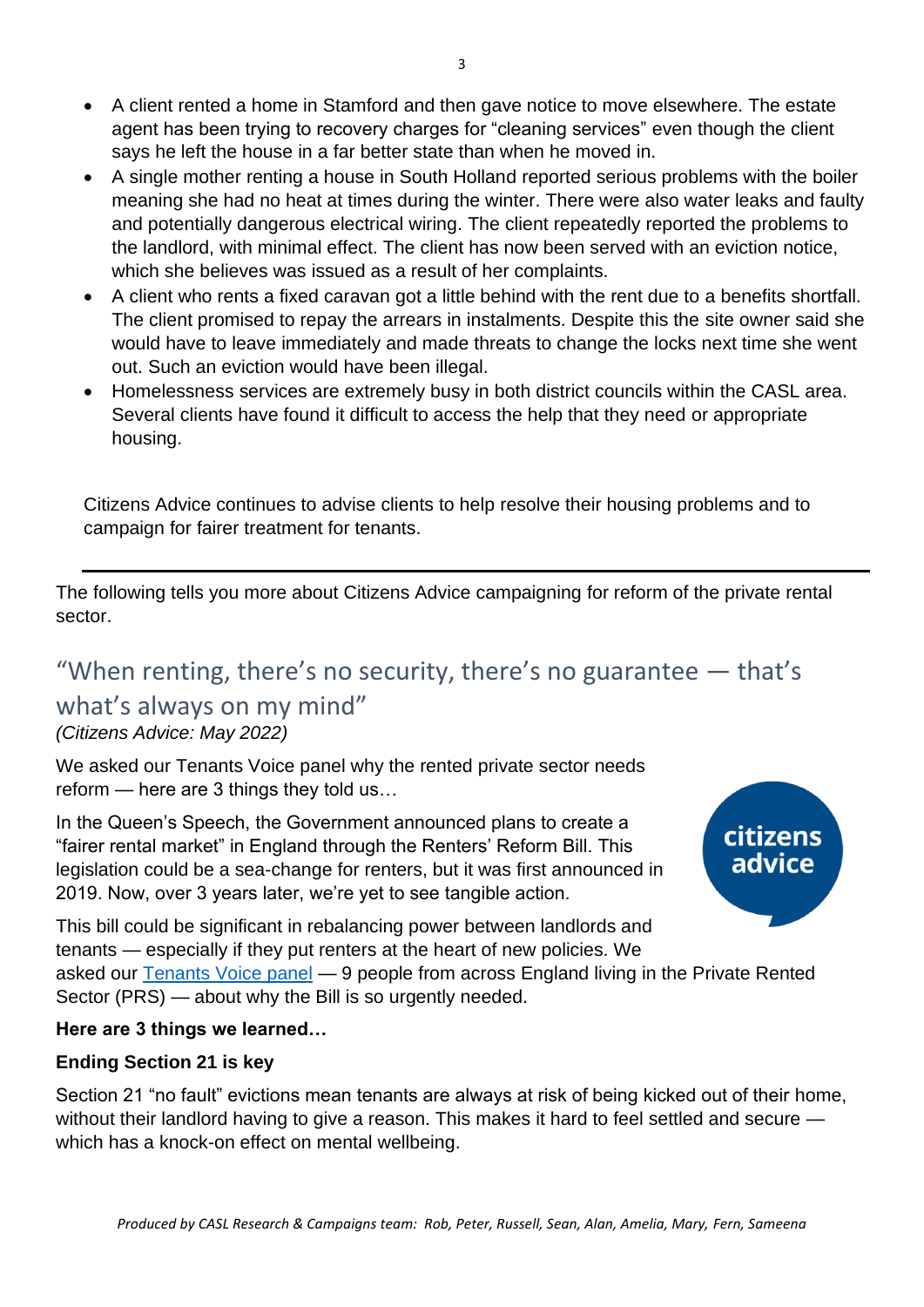**"It's the lack of security you have when renting… just because we're not privileged enough to be able to own homes doesn't mean we shouldn't be able to feel that sense of belonging and security."**

This threat of eviction stops people from feeling at home. Tenants often choose their property based on how close it is to schools, work, and family. If they can't find a new property nearby, being evicted risks renters having to uproot their entire lives.

#### **"It gives you, as the tenant, no kind of security at all — you're at the whim of the landlord… you'd have to uproot your entire life for no reason."**

#### **Section 21 undermines other reforms**

Another big problem facing renters is disrepair. More than 1 in 5 private renters live in poor quality [homes](https://www.gov.uk/government/news/government-to-deliver-new-deal-for-renters) and last year over 1 in 4 of the people we helped with a PRS issue had a disrepair problem.

The government has promised to address this through the Renters Reform Bill too. They've committed to extend the Decent Homes Standard to the PRS and introduce a disrepair redress scheme. But tenants told us that these reforms won't be useful without proper security. Tenants are often hesitant to raise complaints for fear of being evicted.

#### **"You fear that you'll possibly be left out on the street because of the complaints you've made, and so a lot of people just tend to put up and shut up."**

By ending Section 21, tenants would be able to report to a disrepair redress scheme without worrying about the consequences.

#### **The cost of living crisis means renters need change now**

The pandemic and the cost of living crisis have hit renters hard. They already spend more of their [income \(on average 31%\) on rent compared to owner occupiers \(18%\).](https://www.citizensadvice.org.uk/about-us/our-work/policy/policy-research-topics/housing-policy-research/a-building-crisis-the-impact-of-cost-of-living-pressures-on-private-renters/) And [rents are now rising](https://www.ons.gov.uk/economy/inflationandpriceindices/bulletins/indexofprivatehousingrentalprices/january2022)  [at the fastest rate in 5 years.](https://www.ons.gov.uk/economy/inflationandpriceindices/bulletins/indexofprivatehousingrentalprices/january2022) Renters are also less likely to have savings — in fact, nearly half of the private renters we help with debt are in a negative budget.

Having to move when you get evicted costs around £1,400 per household — and [many renters are now likely to have](https://www.gov.uk/government/news/government-to-deliver-new-deal-for-renters)  [to move into a more expensive property.](https://www.gov.uk/government/news/government-to-deliver-new-deal-for-renters) With budgets already being squeezed by cost of living pressures, many people just couldn't afford to move if evicted.

**"…I can't negotiate on things. If I don't like it, well, you know…I'll have to move out, but of course I can't do that because then I'll have to pay another £1500 up front or whatever, plus a month's rent…you get caught between the devil and the deep blue sea."**



With **4.4 million households privately renting in England**, delivering a "fairer rental market" will have a huge impact. The bill being re-committed to in the Queen's Speech was a welcome move. But with rising pressure on household budgets, it's even more important that things move quickly. We now need a timetable for legislation, so that renters can truly have a safe and secure place to call home.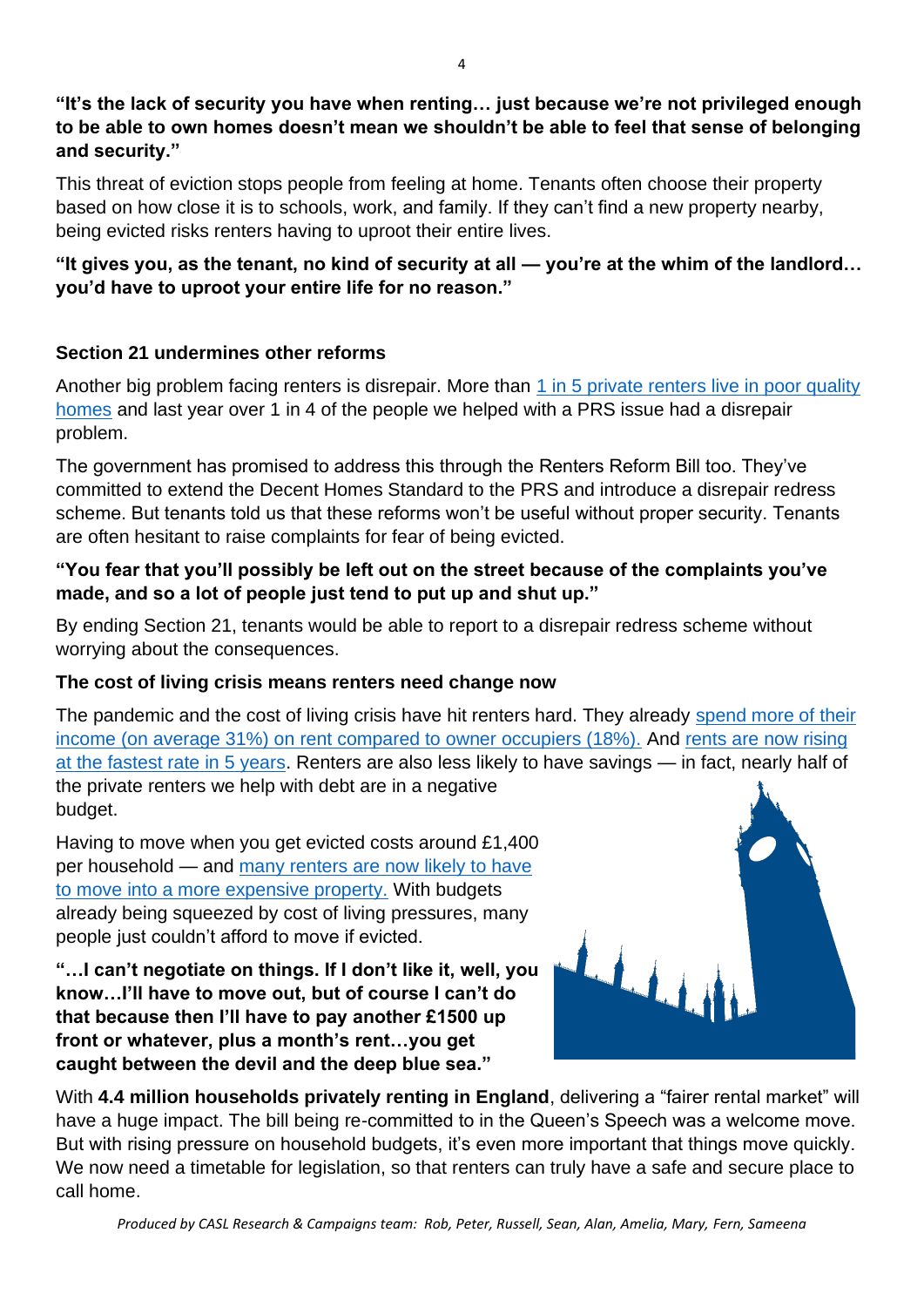Find us on Social Media. *(Sean)*.

.

.

Our social media audience continues to increase. We are now followed by to 732 people/organisations on Twitter and our content has reached over 28,000 people during 2022. There are also 186 people who either like or follow our Facebook page.

In addition to this, our Facebook and Twitter are still important in sharing information about developing Research and Campaigns issues through our very own bulletins. Recent releases are about courier fraud and holiday scams.



You do not need to have an account to see either of our Twitter or Facebook pages. They can both be accessed at [www.citizensadvicesouthlincs.org.uk](about:blank) by clicking on the speech bubbles in the 'connect with us' box on the website home page.